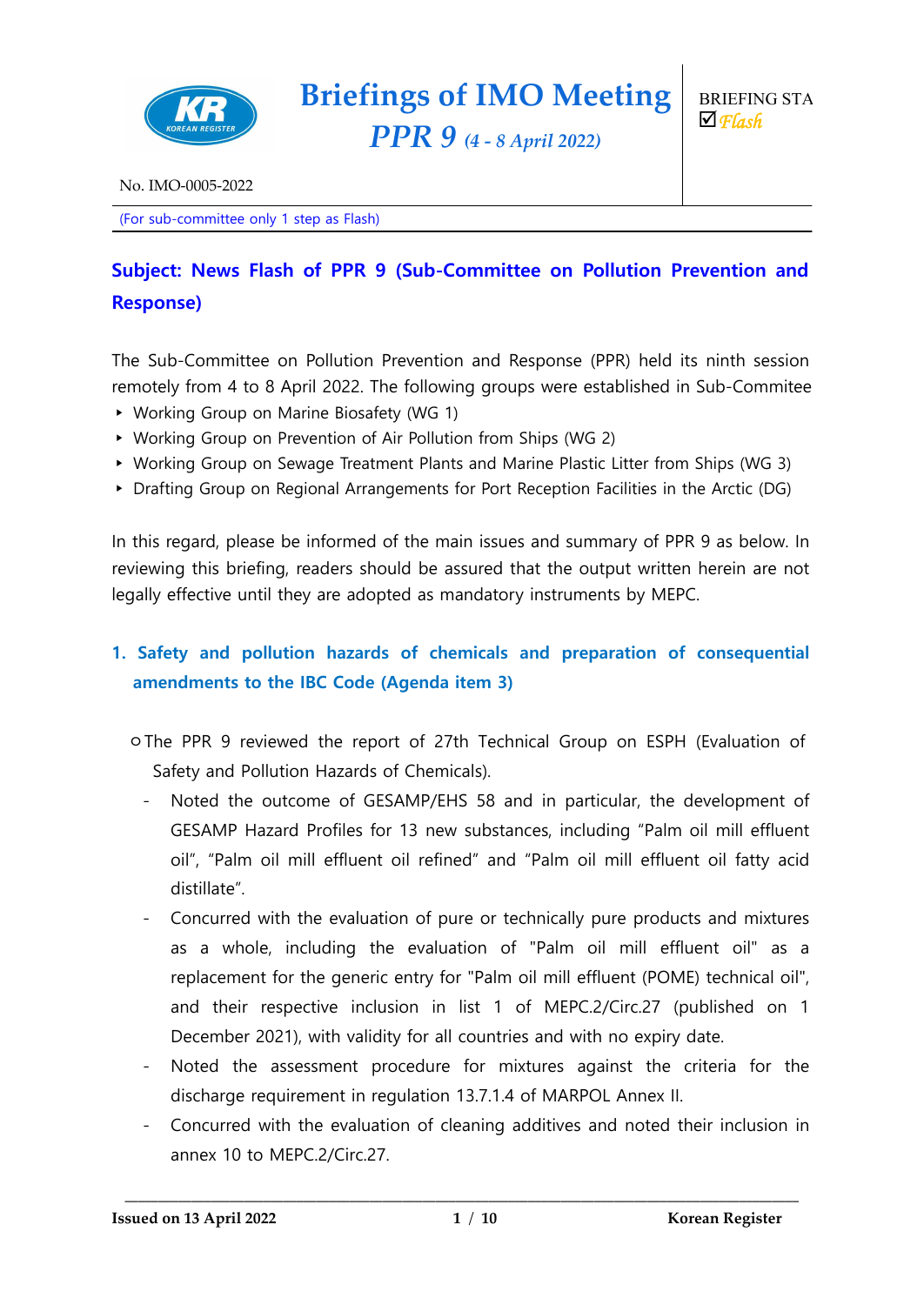

*PPR 9 (4 - <sup>8</sup> April 2022)*

(For sub-committee only 1 step as Flash)

## **2. Development of an operational guide on the response to spills of Hazardous and Noxious Substance (HNS) (Agenda item 4)**

- ㅇ The PPR 9 reviewed the marine HNS response manual developed by Regional Maritime Pollution Emenrgency Response Centre (REMPEC), the Bonn Agreement and Helsinki Commission (HELCOM), proposing that it be used as the basis for the development of an IMO guide on the response to HNS.
	- The manual is composed with three sections as follows:

1) An introductory background providing information on the concepts driving HNS response strategies.

2) Operational fact sheets and decision-making flowcharts.

3) Regional specificities (information on maritime transport, sensitive resources, etc.) for the Baltic Sea, the Greater North Sea and its approaches and the Mediterranean Sea, respectively.

- Agreed to invite interested delegations to work intersessionally to develop an operational guide on the response to spills of HNS and to submit a draft guide to PPR 10 with a target completion year of 2023.

## **3. Revised guidance on methodologies that may be used for enumerating viable organisms (Agenda item 5)**

ㅇ In the absence of additional information and proposals on new analysis method to PPR 9, the Sub-Comittee agreed to the draft text for the revision of the *Guidance* on methodologies that may be used for enumerating viable organisms for type approval of ballast water management systems, with a view to approval at MEPC 78 and dissemination as BWM.2/Circ.61/Rev.1.

## **4. Revision of guidelines associated with the AFS Convention - introduction of controls on cybutryne (Agenda item 6)**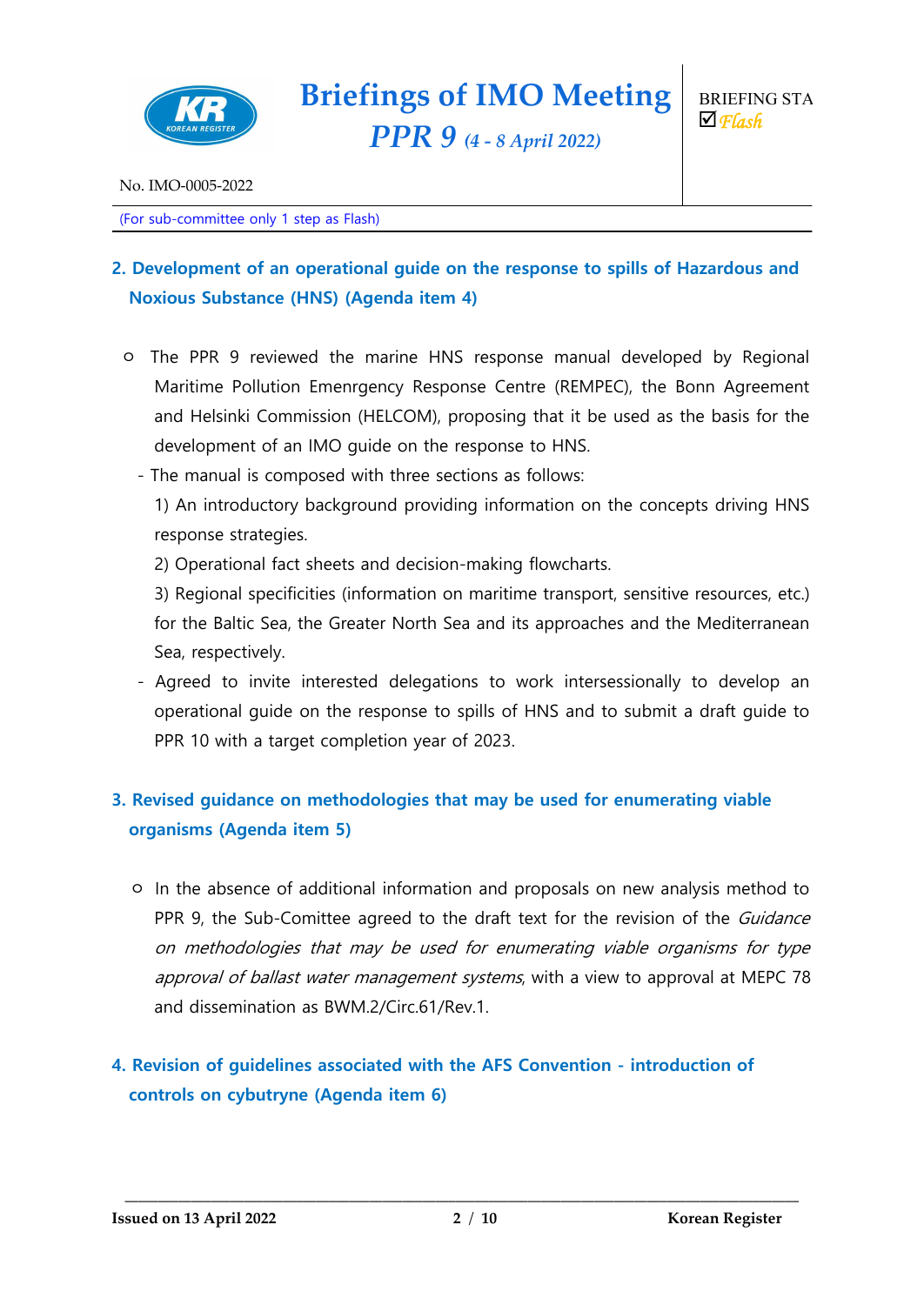

No. IMO-0005-2022

(For sub-committee only 1 step as Flash)

- ㅇ MEPC 76 adopted resolution MEPC.331(76) on amendments to the AFS Convention, concerning controls on cybutryne, which were expected to enter into force on 1 January 2023. Consequentially, relevant guidelines were discussed during PPR 9.
- ㅇ A working group (WG 1) on Marine Biosafety was established which finalize the revised Guidelines for brief sampling of anti-fouling systems on ships, Guidelines for inspection of anti-fouling systems on ships and Guidelines for survey and certification of anti-fouling systems on ships with a view to their approval at MEPC 78.
- ㅇ The group recognized that Guidelines for inspection of anti-fouling systems on ships would eventually be added as a new appendix to the *Procedures for port* State control in its future version, which would entail the Committee instructing the III Sub-Committee to review the Guidelines.
- ㅇ The group considered that the need for an update to the list of items in the Inventory of Hazardous Materials under the Hong Kong Convention to include cybutryne, but therefore there was no need to amend as the text was generic enough. However, the group noted that there may be a need to amend the 2015 Guidelines for the development of the Inventory of Hazardous Materials (resolution MEPC.269(68)), which contained more specific guidance currently limited to organotin compounds.

# **5. Review of the 2011 Guidelines for the control and management of ships' biofouling to minimize the transfer of invasive aquatic species (resolution MEPC.207(62)) (Agenda item 7)**

- ㅇ A working group (WG) on Marine Biosafety was reviewed the guidelines prepared by correspondence group established in PPR 7.
- ㅇ Following the discussions, the group agreed to re-establish the correspondence group on Review of Biofouling Guidelines in line with terms of reference (ToR) to finalize the draft revised guidelines, with a view to approval at PPR 10:
	- Improvement of flow-chart for risk assessment.
	- Conclusion on appropriate inspection intervals based on the risk assessment.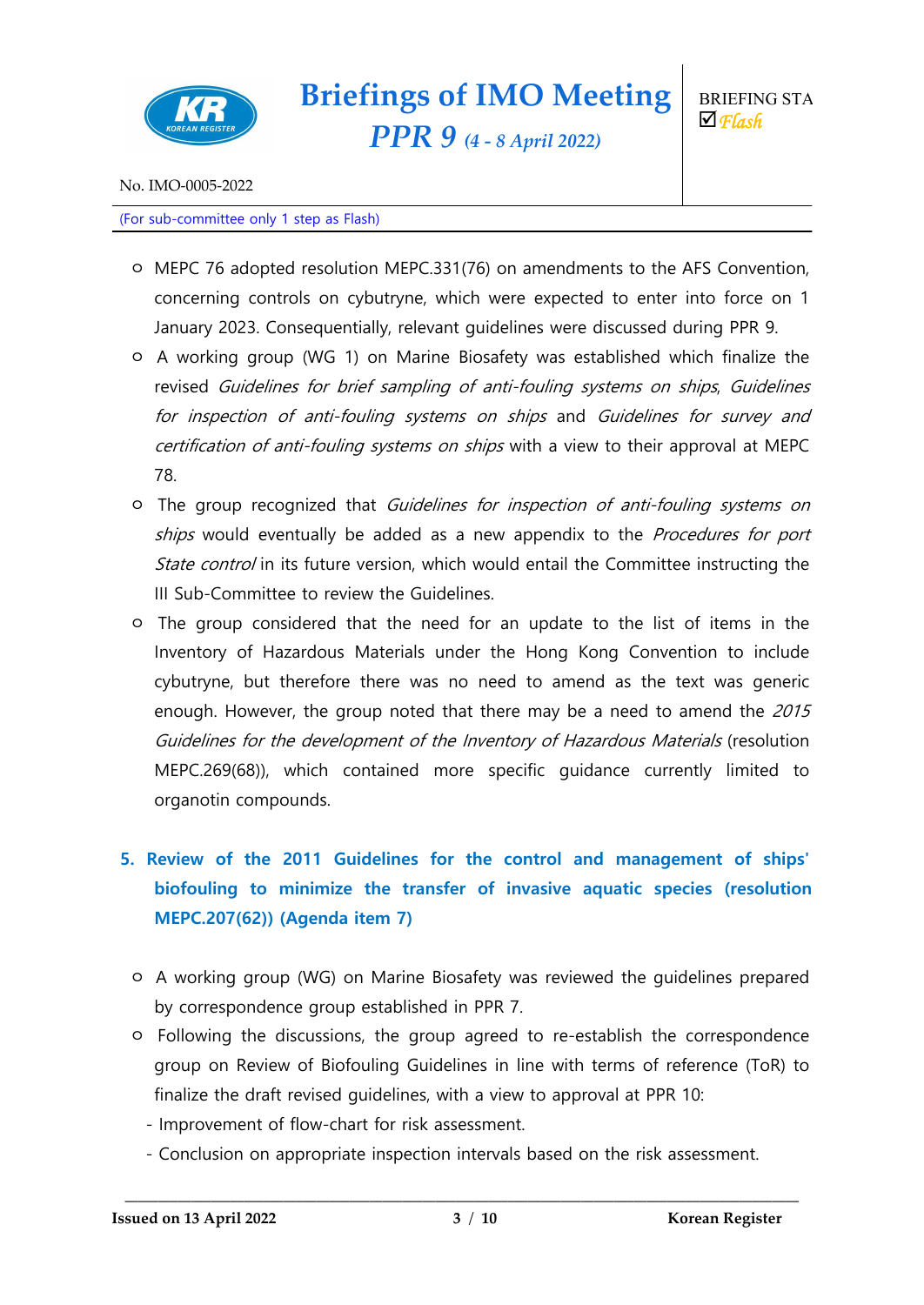

#### (For sub-committee only 1 step as Flash)

- Conclusion on the biofouling rating and recommended actions with a view to increased applicability and effectiveness.
- Conclusion on the outcome of reactive cleaning activities and appropriate capture rate for cleaning activities.
- Consideration of all comment documents and information submitted by PPR 9

## **6. Reduction of the impact on the Arctic of Black Carbon (BC) emissions from international shipping (Agenda item 8)**

- ㅇ The PPR 9 endorsed the terms of reference (ToRs) with regard to resolution MEPC.342(77) on Protecting the Arctic from shipping Black Carbon emissions, for the establishment of a correspondence group to further discuss, and agreed to extend the target completion year of the output to 2023.
	- The development of guidelines on recommendatory goal-based control measures to reduce the impact on the Arctic of Black Carbon emissions from international shipping.
	- Regulating or controlling BC emissions directly from marine diesel engine (exhaust gas).
	- The recommended BC measurement methods (FSN, PAS, LII) to be used in conjunction with regulations.
	- The development of a standardized sampling, conditioning and measurement protocol, including a traceable reference method and an uncertainty analysis.

## **7. Standards for shipboard gasification of waste systems and associated amendments to regulation 16 of MARPOL Annex VI (Agenda item 9)**

ㅇ PPR 9 noted the recommendation that the outcome for the further consideration, in particular, the proposed document does not contain a specification, but only addresses environmental elements and the application of the proposed guidelines to waste treatment devices should be further discussed in the correspondence group.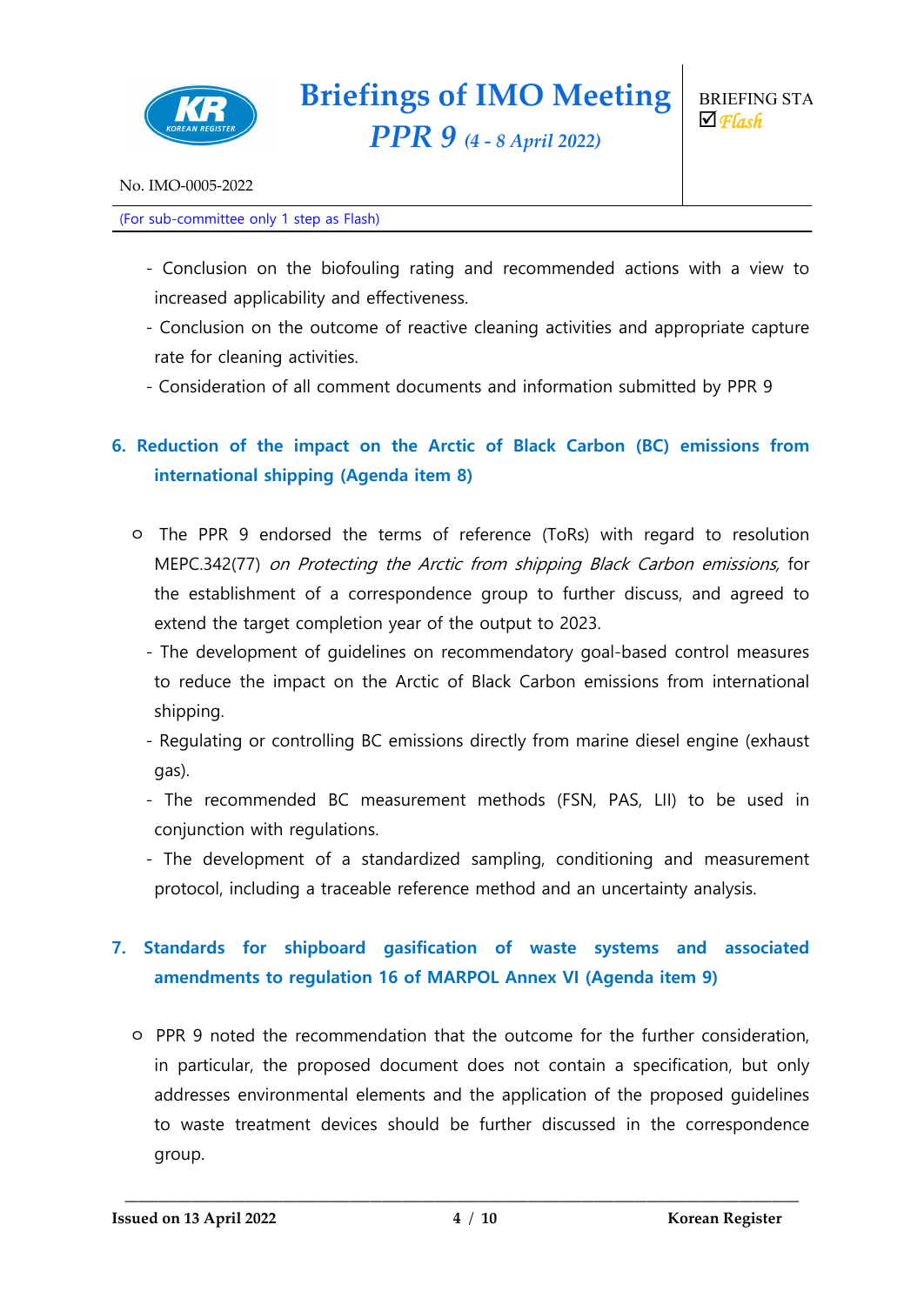

*PPR 9 (4 - <sup>8</sup> April 2022)*

No. IMO-0005-2022

#### (For sub-committee only 1 step as Flash)

ㅇ In this regard, the WG on prevention of air pollution from ships reviewed the proposals and drafted terms of reference (ToRs) through the established correspondence group on prevention of air pollution from ships with a view to developing draft standard specification or guidelines for thermal waste treatment devices (TWTD).

# **8. Evaluation and harmonization of rules and guidance on the discharge of discharge water from exhaust gas cleaning systems (EGCS) into the aquatic environment, including conditions and areas (Agenda item 10)**

- ㅇ PPR 9 (WG 2) discussed the evaluation and harmonization of rules and guidance on the discharge water from EGCS into the aquatic environment, including conditions and areas, and taking into account all relevant documents submitted to MEPC 75, MEPC 76, MEPC 77 and PPR 9.
- ㅇ PPR 9 (WG 2) was tasked in two parts:
- The development of guidelines concerning risk and impact assessments as well as on delivery of EGCS residues.
- On how best to finalize the remaining work under this output, namely other regulatory matters and the establishment of a database of substances identified in EGCS discharge water.
- ㅇ PPR 9 agreed to the draft MEPC Circular on 2022 Guidelines for Risk and impact assessments of the discharge water from exhaust gas cleaning systems and draft MEPC Circular on Guidance Regarding the delivery of EGCS residues and stored discharge water to port reception facilities.
- ㅇ PPR 9 also discussed how to progress the remaining work under this output.
- With regard to regulatory matters of the scope of work, the importance of developing a database containing local and regional restrictions and/or conditions on the discharge water from EGCS to enhance transparency and clarity for ships and operators was underlined, also expressed the view that such a database could be intergrated into the existing MARPOL Annex VI reporting module in GISIS.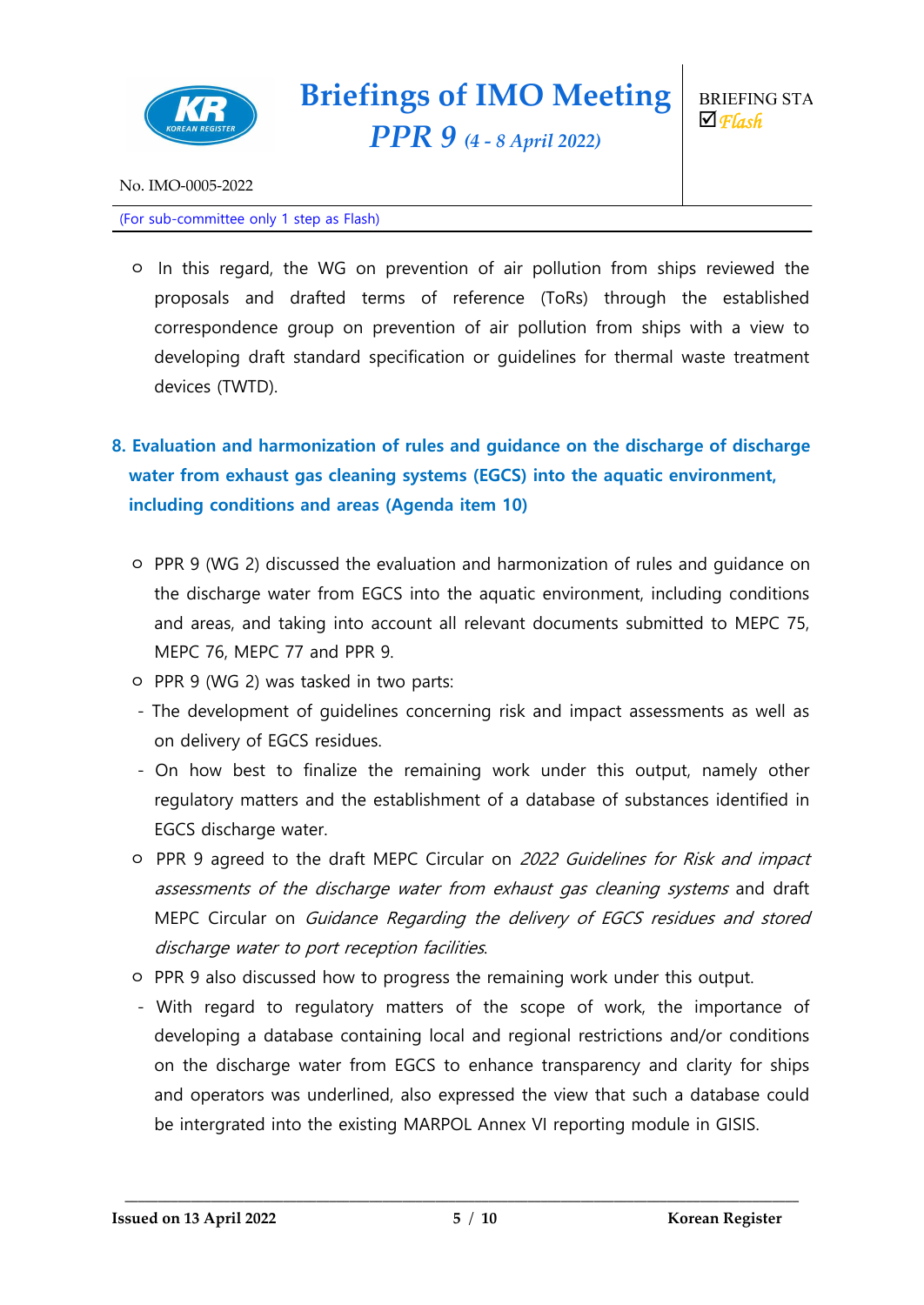

No. IMO-0005-2022

#### (For sub-committee only 1 step as Flash)

- With regard to the scope of work on the establishment of a database of chemical and toxicological substances, PPR 9 agreed to further consider on the development of a database on chmical substances including regulatory matters.

# **9. Development of amendments to MARPOL Annex VI and the NOx Technical Code on the Use of multiple engine operational profiles for a maine diesel engine (Agenda item 11)**

- ㅇ PPR 9 (WG 2) reviewed the terms of reference for a correspondence group on prevention of air pollution from ships concerning the possible use of multiple engine operational profiles (EOPs).
- Clarify whether multiple engine operational profiles are allowed; and consequently, prepare terms of reference for a correspondence group on Prevention of Air Pollution from Ships to identify what regulatory controls and/or amendments to MARPOL Annex VI and the NOx Technical Code 2008 may be needed.
- Consider extending the scope of the discussion to also address test cycles and related amendments of the NOx Technical Code 2008 and advise the Sub-Committee accordingly.
- ㅇ Following discussion, the PPR 9 agreed to forward that all the documents considered under this agenda item to the established correspondence group on prevention of air pollution from ships to further consider the various issues raised.

## **10. Development of amendments to MARPOL Annexes I, II, IV, V and VI for port reception facilities (PRFs) (Agenda item 13)**

- ㅇ The drafting group recognized that Regional Arrangements solely between ports within Arctic waters may be developed in amendments to MARPOL Annex I, II, IV, V and VI for port reception facilities (PRFs).
- ㅇ PPR 9 agreed to the draft output:
- Draft amendments to MARPOL Annexes I, II, IV, V and VI, with a view to approval by MEPC 78 and subsequent adoption by MEPC 79.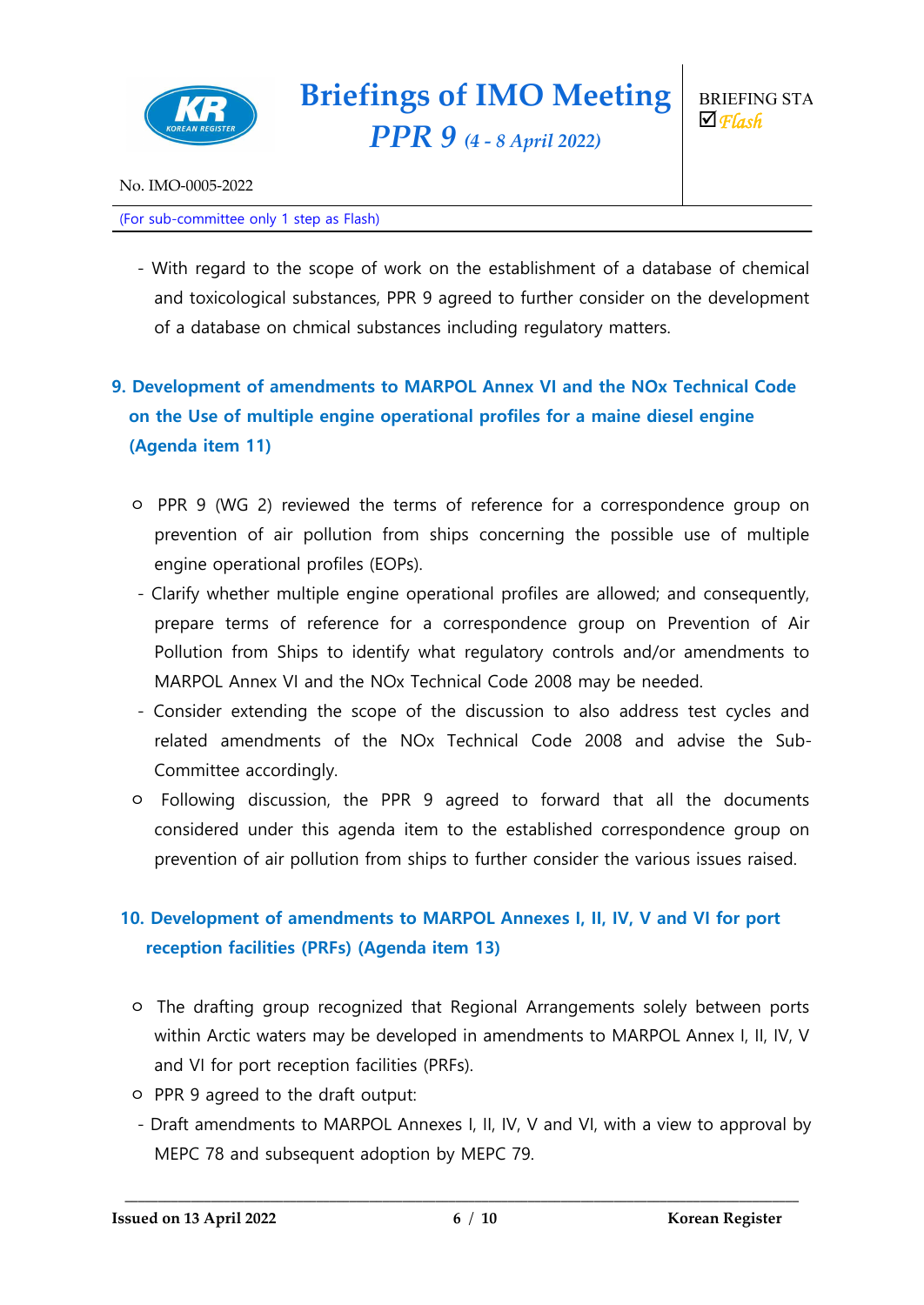

No. IMO-0005-2022

#### (For sub-committee only 1 step as Flash)

- Draft amendments to the 2012 Guidelines for the development of a regional reception facility plan (resolution MEPC.221(63)) and the associated draft MEPC resolution, with a view to adoption by MEPC 79, in conjunction with the above mentioned MARPOL amendments.

#### **11. Revision of MARPOL Annex IV and associated guidelines (Agenda item 14)**

- o PPR 9 (WG 3) agreed to the proposal to amend the title of this output to "Revision of MARPOL Annex IV and associated guidelines to introduce provisions for recordkeeping and measures to confirm the lifetime performance of sewage treatment plants; and further, on new ships, <sup>a</sup> prohibition of fitting comminuting and disinfecting systems (CDS)."
- ㅇ The PPR 9 (WG 3) also considered the application of such a prohibition to existing ships. There was broad support in the working group that in the next step of work, options for cases where currently installed sewage systems may be replaced with CDSs on existing ships should be further discussed.
- ㅇ The PPR 9 (WG 3) agreed to re-establish a correspondence group on amendments to MARPOL Annex IV and associated guidelines, to progress the work intersessionally, with the terms of reference:
	- Development of draft amendments to the 2012 Guidelines on implementation of effluent standards and performance tests for sewage treatment plants and Guidelines on implementation of MARPOL Annex IV for sewage treatment plants.
	- Development of amendments to the relevant regulations in MARPOL Annex IV concerning the use of comminuting and disinfecting systems for new ships.

#### **12. Follow-up work emanating from the Action Plan to Address Marine Plastic Litter from Ships (Agenda item 15)**

ㅇ The Group finalized the draft terms of reference related to reducing the environmental risk associated with the maritime transport of plastic pellets, for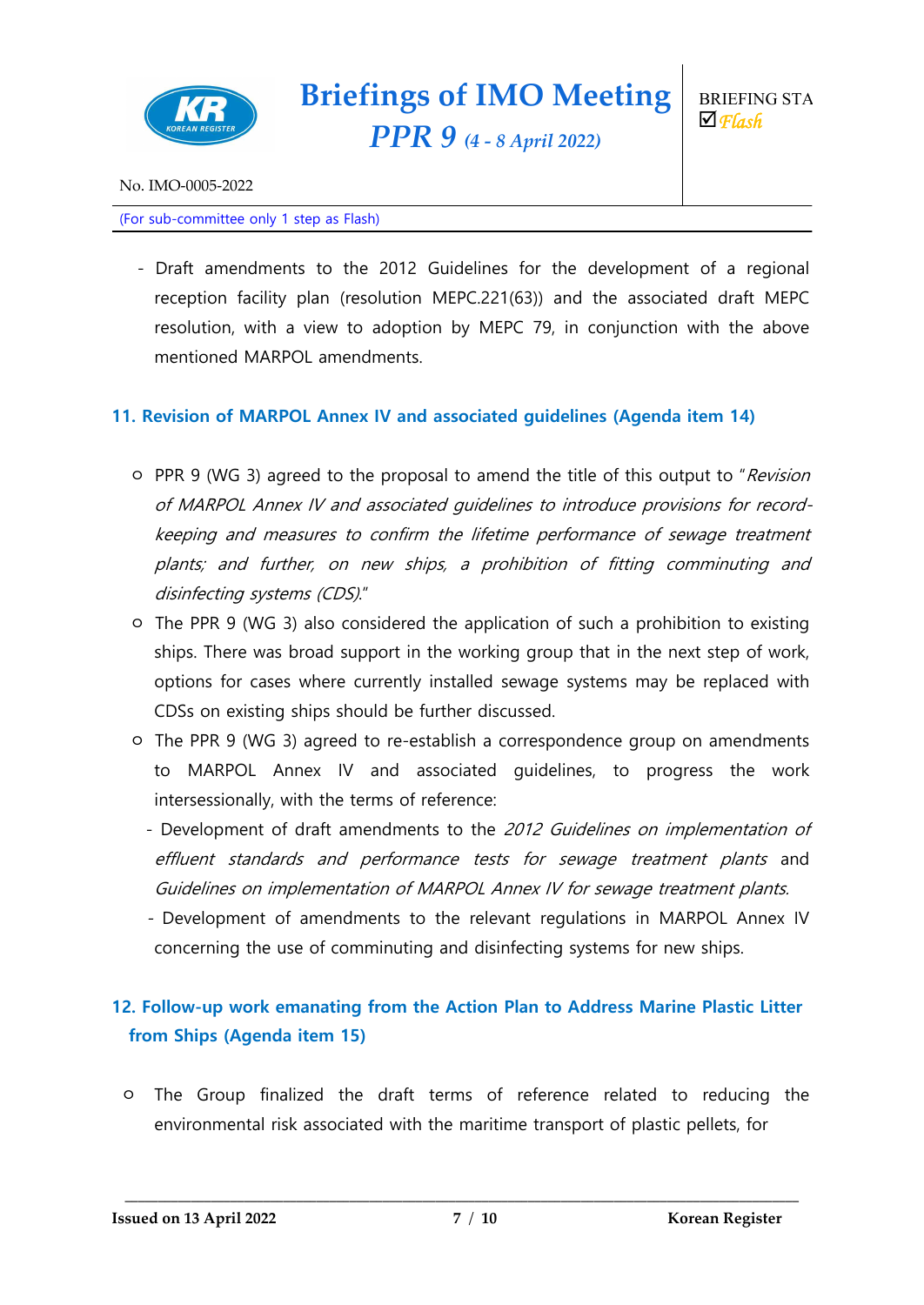

*PPR 9 (4 - <sup>8</sup> April 2022)*

(For sub-committee only 1 step as Flash)

inclusion in the final terms of reference for the Correspondence Group on Marine Plastic Litter from Ships.

- ㅇ The Working Group developed the draft amendments to MARPOL Annex V to make the Garbage Record Book mandatory also for ships of 100 gross tonnage and above and less than 400 gross tonnage, for submission to MEPC 78 with a view to approval and subsequent circulation.
- ㅇ The Group agreed draft terms of reference for a correspondence group on Marine Plastic Litter from Ships to further progress work on reporting mechanisms, the modalities and the information to be reported to Administrations and IMO to facilitate and enhance reporting of the accidental loss or discharge of fishing gear.

#### **13. Unified interpretation (Agenda item 16)**

- ㅇ Proposing to add an additional paragraph to the existing unified interpretation of chapter 4 of the NOx Technical Code 2008, set out in circular MEPC.1/Circ.895
	- PPR 9 (WG 2) agreed to draft UI and some editorial changes to the proposed draft UI, for approval by MEPC 78 and eventual inclusion of the UI and its application to engine families.
- ㅇ Proposing to add a unified interpretation for MARPOL Annex VI to circular MEPC.1/Circ.795/Rev.5. to provide clarity on the application of regulations 14.8 (Inuse and onboard fuel oil sampling and testing) and 14.10 (In-use fuel oil sampling point) of MARPOL Annex VI.
	- There was no unified agreement for the submitted proposal is applicable to all ships of 400GT and over.
	- ㅇ Different understanding on the incinerator temperature rise test and proposing to modify the unified interpretation of regulation 16.9 of MARPOL Annex VI, as set out in circular MEPC.1/Circ.795/Rev.5
	- There was no unified agreement for the proposed amendment to the existing UI.
	- ㅇ As forwarded by MEPC 77, seeking clarifications on the use of ISO 8217 in the NOx Technical Code 2008 and for the possible need for future amendments to MARPOL Annex VI and the NOx Technical Code 2008 for the use of biofuels.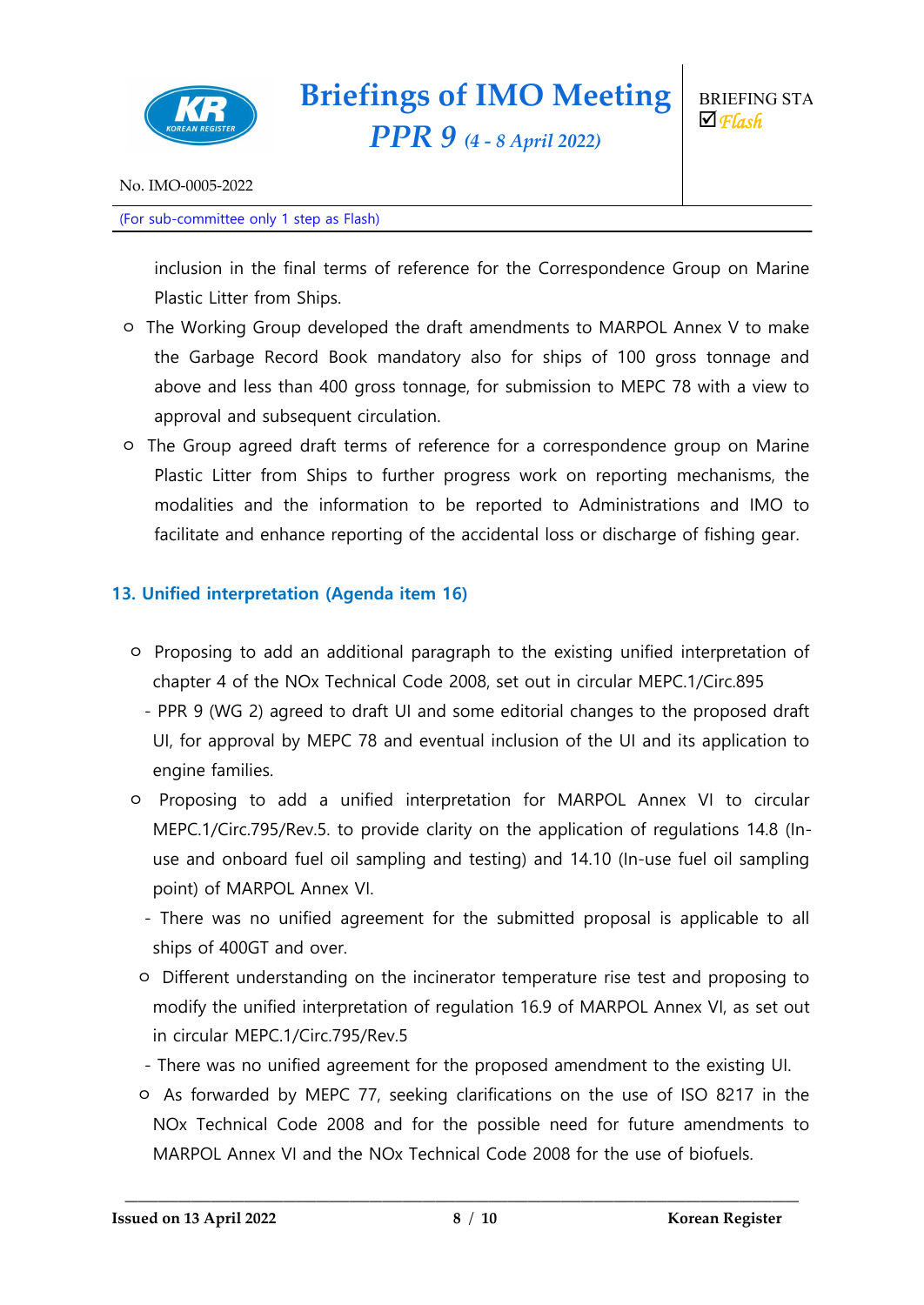

*PPR 9 (4 - <sup>8</sup> April 2022)*

No. IMO-0005-2022

#### (For sub-committee only 1 step as Flash)

- PPR 9 (WG 2) agreed to editorial changes to the proposed UI, for approval by MEPC 78 and eventual inclusion in a revision of MEPC.1/Circ.795/Rev.5 considering the importance and urgency of addressing the issues raised to provide more clarity on the use of biofuels on board of ships and possible implications on NOx emissions.
- ㅇ Unified interpretations of provisions of the BWM Convention
- ▸ Unified interpretations of the form of the International Ballast Water Management Certificate (IBWMC) concerning the principal ballast water management method(s) employed on the ship in order to issue a certificate in a consistent manner
- PPR 9 (WG 2) agreed to draft text of the unified interpretation of appendix I to the BWM Convention, for approval by MEPC 78 and inclusion in BWM.2/Circ.66/Rev.3.
- ▸ As forwarded by MEPC 77, proposing a unified interpretation of regulation B-3.10 of the BWM Convention concerning the deadline for comliance with the D-2 standard for ships constructed before 8 September 2017 but which do not have an initial survey associated with the IOPPC until after 8 September 2019.
- A proposal was argued that the renewal survey may be completed after 8 September 2024, but did not receive sufficient support to be agreed.

#### **14. Any other business (Agenda item 19)**

- ㅇ Development of a protocol for verification of ballast water compliance monitoring devices
	- PPR 9 (WG1) reviewed the report of correspondence group on Development of a protocol for verification of ballast water compliance monitoring devices (CMD) established by PPR 8, and concluded that the draft protocol to be finalized by established correspondence group, with a view to approval by PPR 10, focusing only on the outstanding issue of laboratory tests using treated water and the development of a standard reporting format.
- ㅇ Pollution prevention equipment for machinery space bilges of ships
- With regard to proposing to amend paragraph 6.2.2 of the Revised quidelines and specifications for pollution prevention equipment for machinery space bilges of